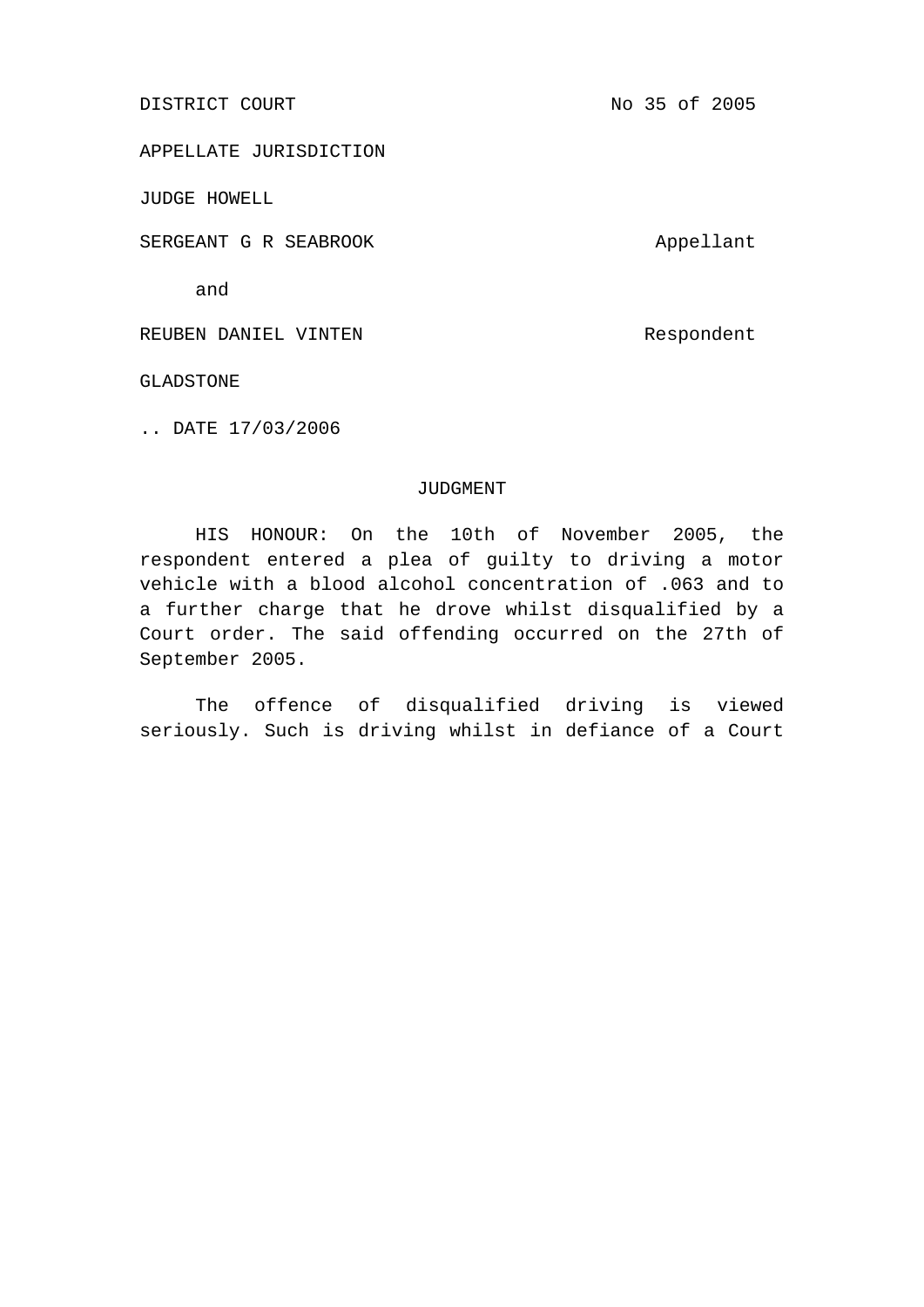order. In Groning, CA89/71, Hoare J. with whom Hart J. and W.B. Campbell J., as he then was, agreed, stated: "It must be appreciated by Magistrates that the driving of a vehicle by a disqualified driver is a very serious offence. It involves a defiance of the law. When treated as a comparatively minor offence, as unfortunately some Magistrates seem to regard it, the deterrent effect is entirely lost."

The offence of disqualified driving was viewed so seriously in the mid-1970s that the minimum penalty had to be six months' imprisonment. It is now an open-ended discretion. The Full Court has made clear, on a number of occasions, a driving licence is a privilege, not a right. A motor vehicle is a very powerful piece of machinery that requires proper care and control. The legislature has made it clear, in accordance with community demands, that a person not be allowed to drive a motor vehicle if such person's capacity to properly control a motor vehicle is impaired.

A person must not drive a motor vehicle with a blood alcohol concentration of .05 or more. Your blood alcohol concentration was .063. One might say the starting point is that your capacity was impaired to a minor degree. The Legislature is also careful to see that only those who are licensed to drive are behind the wheel of a motor vehicle. Driving without a licence is viewed seriously, to a degree. Driving whilst disqualified by a Court order is viewed seriously indeed.

What is somewhat worrying about your driving, not only whilst disqualified but with a proscribed blood alcohol concentration, is that you may have had certain problems with mental health and/or non-compliance with taking medication which would make you a very real worry, indeed, whilst behind the wheel of a motor vehicle.

What is of concern is that you were on probation at the time for offences of some seriousness. Courts view it seriously if offences are committed whilst on probation, as I would imagine your lawyers have explained to you. Probation means you are not being sentenced, you are provisionally being dealt with leniently on the basis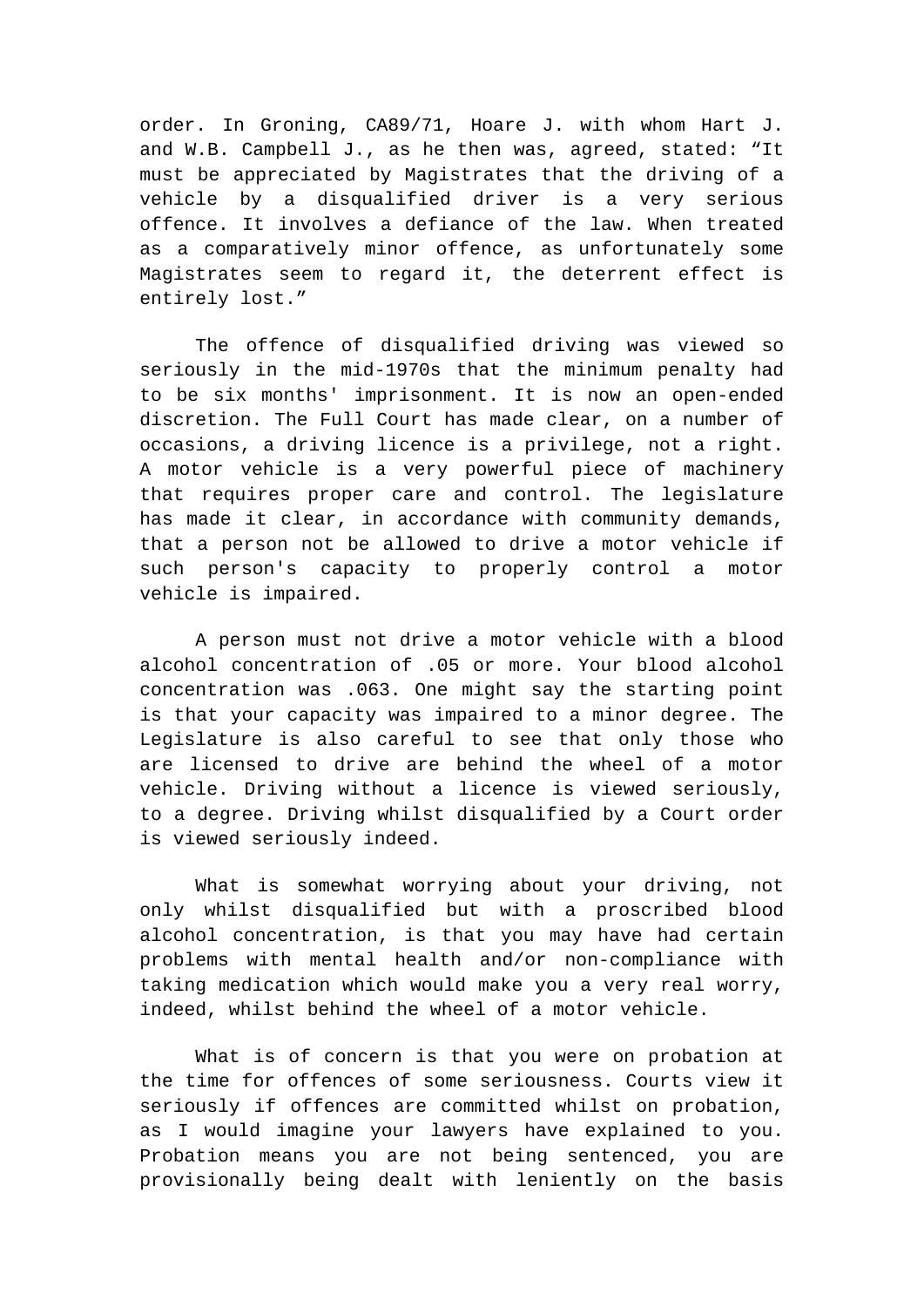that you comply with all the terms of the order. As I always make it clear, an important term of that order is you shall not commit another offence, particularly an indictable offence or serious simple offence such as disqualified driving. If you do, you will be back before me, and I usually tell such accused the gaol term he will have to talk me out of if he does not take advantage of that chance.

With the chance you were given in the Cairns Magistrates Court on the 26th of July for offences of obvious seriousness, one would imagine if you had an ounce of decency or an ounce of principle you would have moved heaven and earth to comply, as distinct from committing a simple offence as serious as disqualified driving.

On the 26th of July 2005, you pleaded guilty in the Cairns Magistrates Court to a number of offences that occurred on the 9th of July 2005. One offence of serious assault involved assaulting two police officers while they were acting in the execution of their duty. One can only wonder, when one looks at your worrying criminal history and the serious circumstances of this offence, why you were not actually gaoled on that occasion. Police were called because of a complaint you apparently had assaulted a female. The police have a difficult and off unappreciated duty to do. They can strike a violent criminal most any day of their week. There is the real potential for violence at domestic incidents.

When the police arrived, you had armed yourself with a steak knife, a weapon of some wickedness. You were at the front of the premises. You held the knife in front of you and your threats to police, whilst armed with the knife, included, "You get out of that fucking car, I'll fucking kill you both." You waved the knife at police. You said, "If you pull into this driveway you're gone." Unsurprisingly, the police formed the belief that you had both the means and intention to carry out such threats. You put the knife at your own throat and threatened to kill yourself. You were aggressive and very agitated.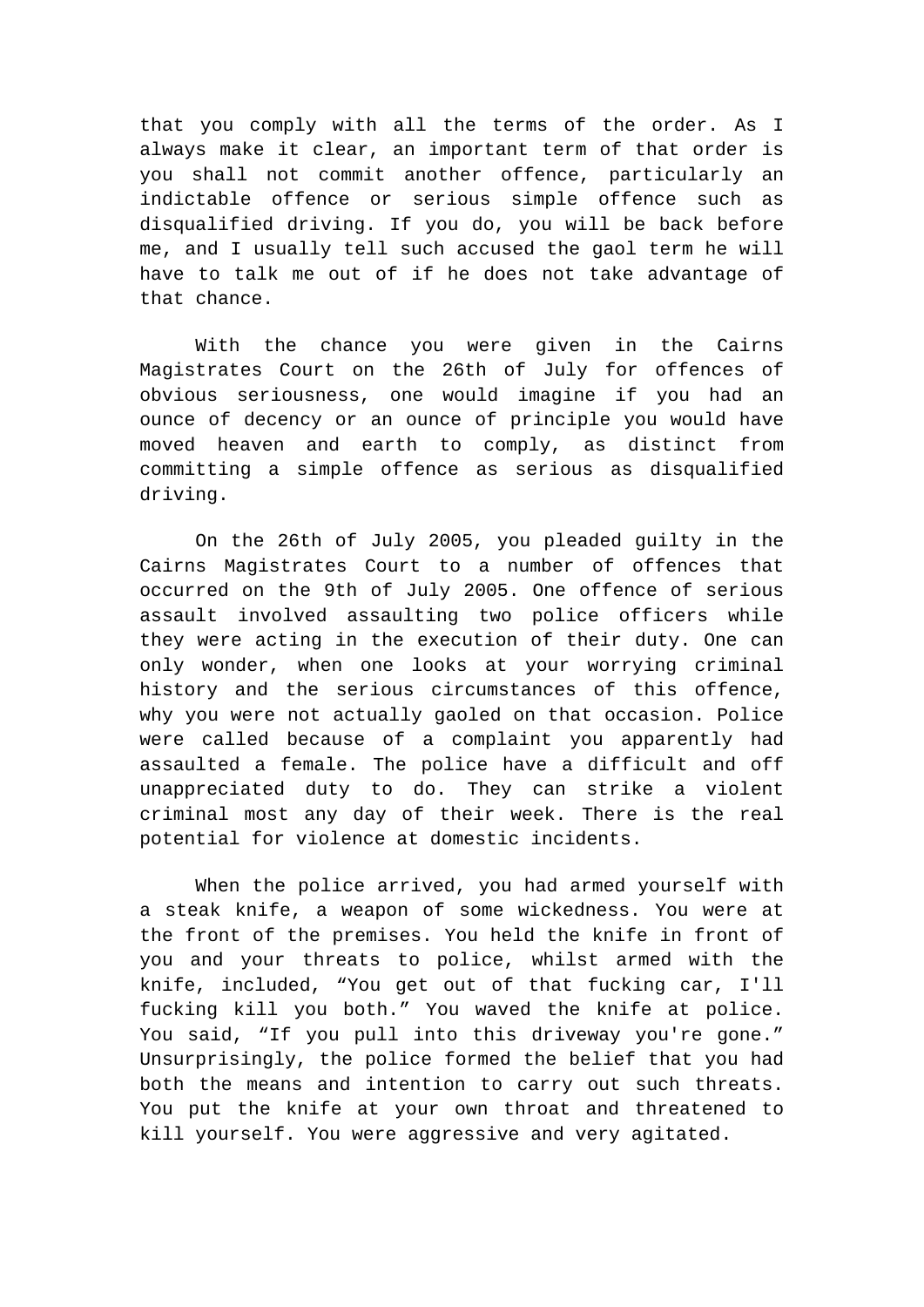One imagines you were irrational. Whether that was contributed to in relation to any health problem you have, or failure to take medication, I do not know, but such irrational person so armed must have been frightening, indeed, for the police. The police attempted to calm you and it took quite some time before the police were able to control the situation. At a later stage, you then suddenly moved towards another police officer making further threats. Because of the understandable fear of immediate physical violence the police used capsicum spray. You were then able to be detained.

Your performance may be contributed to by, to an extent, the result of your voluntary ingestion, it seems, of a not insubstantial amount of alcohol. If you had any episodes, whether bipolar affective disorder, or perhaps schizophreni form or schizophrenic potential, the voluntary ingestion of liquor could easily be a trigger.

There was a number of other charges out of that incident besides the serious assault. There were offences of resist police, obstruct police. The Magistrate did not sentence you, but provisionally dealt with you leniently on the basis you behaved yourself for two years. As I say, Courts view it seriously if offences are committed whilst on probation. The learned Magistrate does not seem to have regarded that as a serious feature. When one reads the learned Magistrate's order, it seems to be, "In the few months in the interim you are making progress in the eyes of a probation office. So, therefore, perhaps what would otherwise have been an appropriate sentence for the disqualified driving, far from being increased, should be ameliorated."

I am unaware if the Cairns Magistrates Court had your full criminal history and your full traffic history. Your criminal history is substantial, indeed. You showed a certain versatility in relation to the fields of criminality. It involves dishonesty, violence, vandalism, drug matters and serious traffic offences.

All sorts of orders were tried in your interests; community based orders, they did not improve or deter. Intensive correction orders, suspended gaol terms and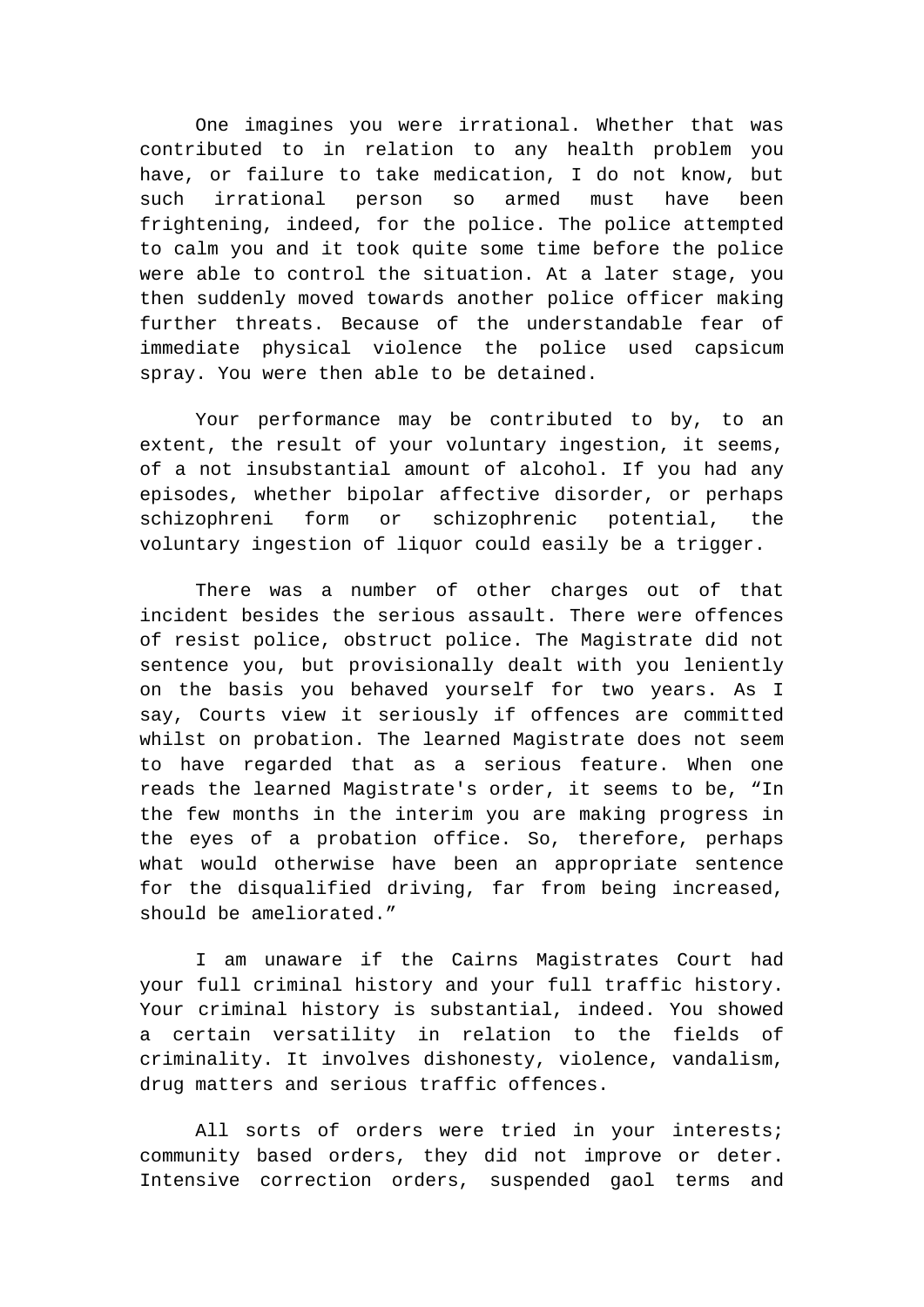actual gaol terms did not deter. You seem to have certainly been compassionately or leniently dealt with on a number of occasions. Well into your criminal history the offence of armed robbery, the order of the 24th of February 1998, you received a 12 month intensive correction order. Your previous offence of trafficking in dangerous drugs was a wholly suspended sentence. I do not propose to go through all the lengthy criminal history. At the time of this offending, it was no trivial offence, it was no spur of the moment offence and it was not committed by any callow youth. You were born on the 5th of April 1976.

To try to fully interpret your traffic history, it appears that on the 10th of September 2003 for an offence of refusing a breath test, for an offence of dangerous driving, an offence of drink driving and an offence of unlicensed driving that occurred on the 14th of June 2003, you were sentenced to nine months' imprisonment, suspended after four months for a period of 12 months and you were disqualified from holding or obtaining a driver's licence for four years.

There is another offence of unlicensed driving that occurred on the 26th of August 2003. That is while you were on bail awaiting sentence for those matters that resulted in the order on the 10th of September 2003. You drove whilst disqualified on the 19th of May 2001 and on the 6th of March 2002 you received an intensive correction order. You drove whilst disqualified the previous month, namely on the 5th of April 2001, and that also resulted in an intensive correction order.

You committed an offence of unlicensed driving on the 23rd of October 1998. On the same date, and that of the same incident, you drove with a blood alcohol concentration of .081. On the 29th of September 2000 you drove with a blood alcohol concentration of .076. In relation to that last entry, you also drove whilst disqualified. You received an order of one month's imprisonment, but the sentencing fiction of wholly suspending it was implemented.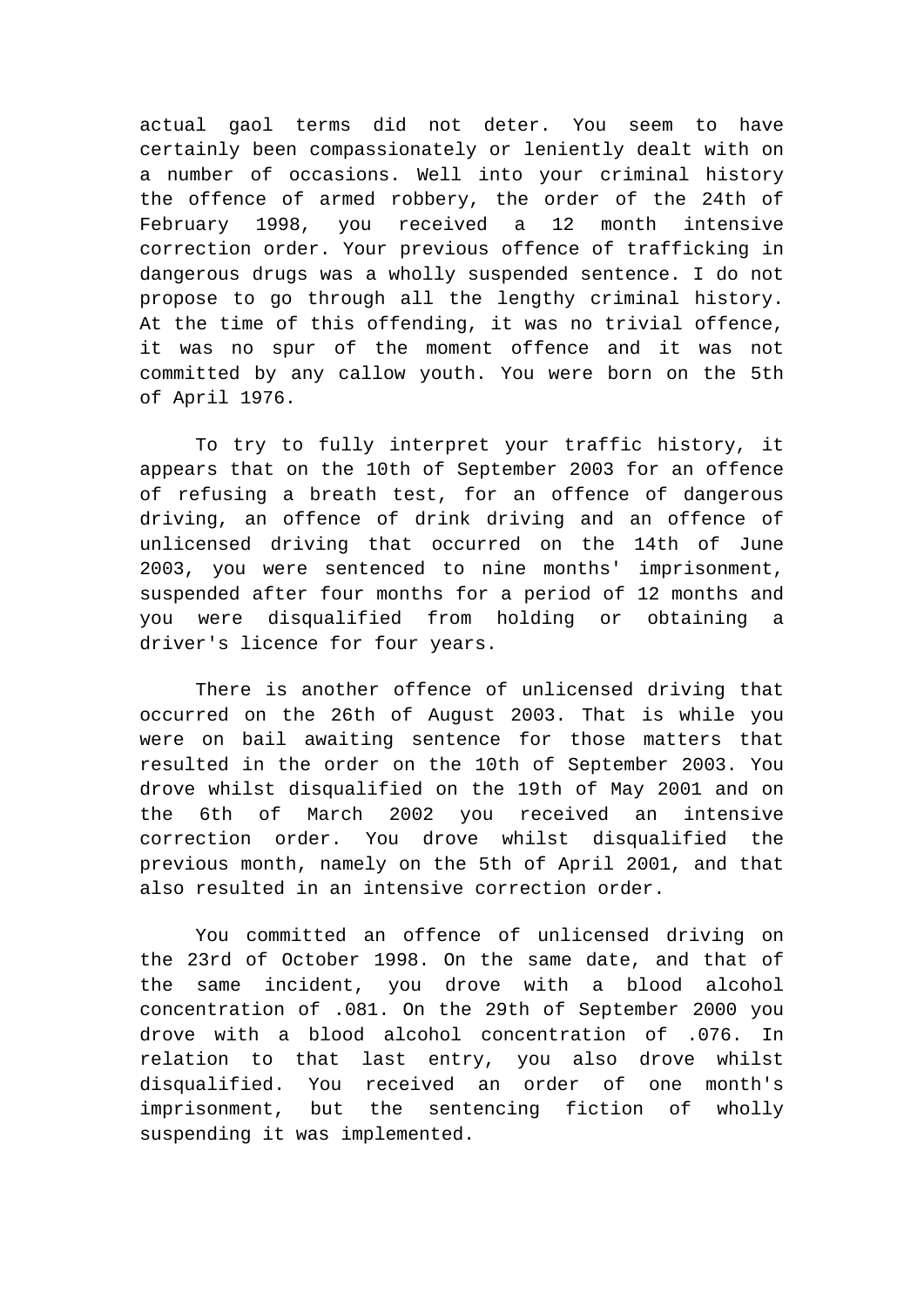On the 22nd of February 2000 you drove whilst disqualified. You apparently also stole from that said motor vehicle. And there is quite an amount more.

The learned Magistrate imposed a licence disqualification order for the blood alcohol concentration offence that is below the statutory minimum. Accordingly, that order has to be set aside.

The driving in question occurred when you were driving home with your girlfriend and children. How could a responsible citizen, knowing your health problems, knowing you were a disqualified driver, and knowing that you had voluntarily ingested liquor above the maximum permissible level - how could you drive your children in such state, one can only wonder.

Your lawyer before the Magistrate, said that the probation report engendered a certain optimism - there was a certain improvement. There was a plea of guilty manifesting cooperation in the administration of justice for which allowance should be made.

The learned Magistrate said, in sentencing, "Certainly your history in Victoria is certainly unenviable. I do take into account the fact that you have not committed any traffic offences within the past two years." One might have found a stronger epithet than "unenviable" for your traffic history, and the learned Magistrate said, "I have also taken into account the fact that this has breached your probation, but having regard to the report that has been done with regard to your probation, you are obviously making a genuine effort to improve yourself, and to get yourself back on the straight and narrow, so that is taken into account."

With the said breach of the probation with the disqualified driving with the said blood alcohol concentration so soon after the order, I would have regarded your performance on probation as not good but somewhat bad. If there had been an appeal against the order by the Magistrates for breach of probation, you could have anticipated I would have been imposing a